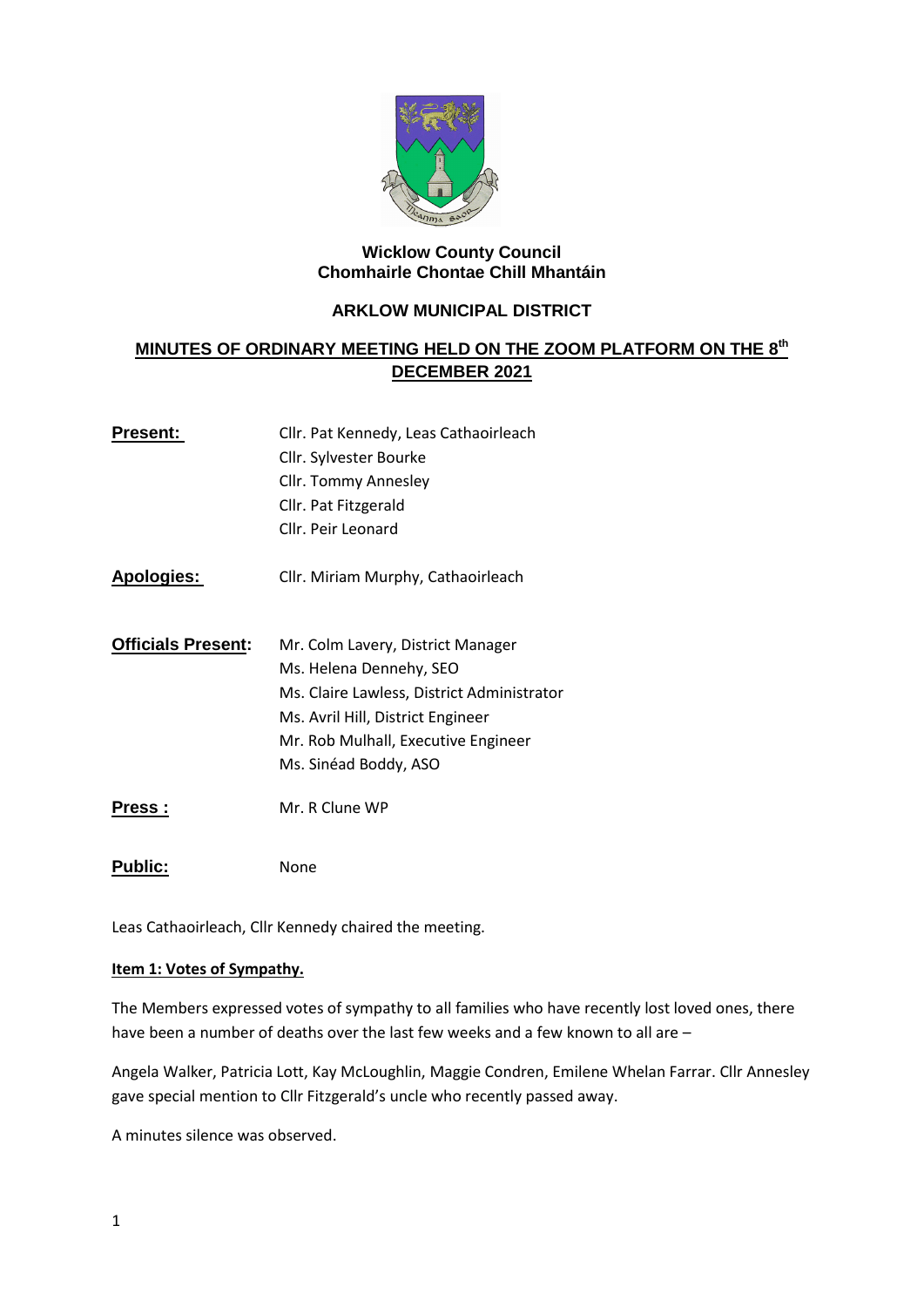## **Item 2 : Confirmation of Minutes from Ordinary Meeting held on the 10th November 2021.**

The Minutes of the Arklow Municipal District Ordinary Meeting held on the 10<sup>th</sup> November 2021 were proposed by Cllr Annesley and seconded by Cllr Fitzgerald.

## **Item 3 : Matters Arising.**

Cllr Leonard proposed a suspension of standing orders to discuss a notice of motion – Cllr Kennedy proposed that the suspension is discussed at 5.15pm if need be.

## **Item 4 : To discuss biodiversity, tree protection and tree planting in Arklow.**

Cllr Kennedy confirmed that there is a policy document already drafted which will be going before the next SPC meeting – Should the discussion wait until after this meeting.

Cllr Leonard is requesting an update on quantifying what resources are available to carry out any proposed plans – existing and future plans. WCC need to have an over-arching plan – what we need, funding and guidance on how plans are to be implemented.

Cllr Kennedy enquired if there would be extra resources available to the district from WCC.

Avril Hill DE confirmed that Arklow Tidy Towns have had a biodiversity study carried out and on the back of that funding will be sought and plans can be actioned.

Cllr Bourke stated that AMD will need to keep in mind that there may be a scarcity of trees nationally – Cllr Leonard stated that at this stage we should be planting seeds – we have forests on our doors to do this – don't try an re-invent the wheel.

Cllr Kennedy asked Cllr Leonard to follow up on this.

Cllr Leonard also enquired about funding that had been set aside for The Marsh – Claire Lawless DA said she would look into this. Cllr Leonard enquired about the process for changing NHA status for an area – Avril Hill DE replied that this is an area for NPWS to deal with – Cllr Leonard suggested arranging a meeting with a representative from the NPWS. Cllr Kennedy asked the DA to arrange this.

## **Item 5 : District Engineers Report.**

## **Roads Programme**

## **Regional Roads**

| Road No. | Location     | <b>Proposed Works</b>            | <b>Status</b>                |
|----------|--------------|----------------------------------|------------------------------|
| R753     | Aughrim      | to   Resurfacing & line marking. | Due to start 22/11.          |
|          | Ballinaclash |                                  | Contractor to confirm start  |
|          |              |                                  | temperatures<br>once<br>date |
|          |              |                                  | increase.                    |

## **Local Roads**

| Road No. | Location                | <b>Proposed Works</b>                                            | Status                          |            |
|----------|-------------------------|------------------------------------------------------------------|---------------------------------|------------|
| L-2900   | Emoclew Road,<br>Arklow | Resurfacing, reconstruction of existing<br>ramps & line marking. | Due<br>to<br>completed<br>week. | be<br>this |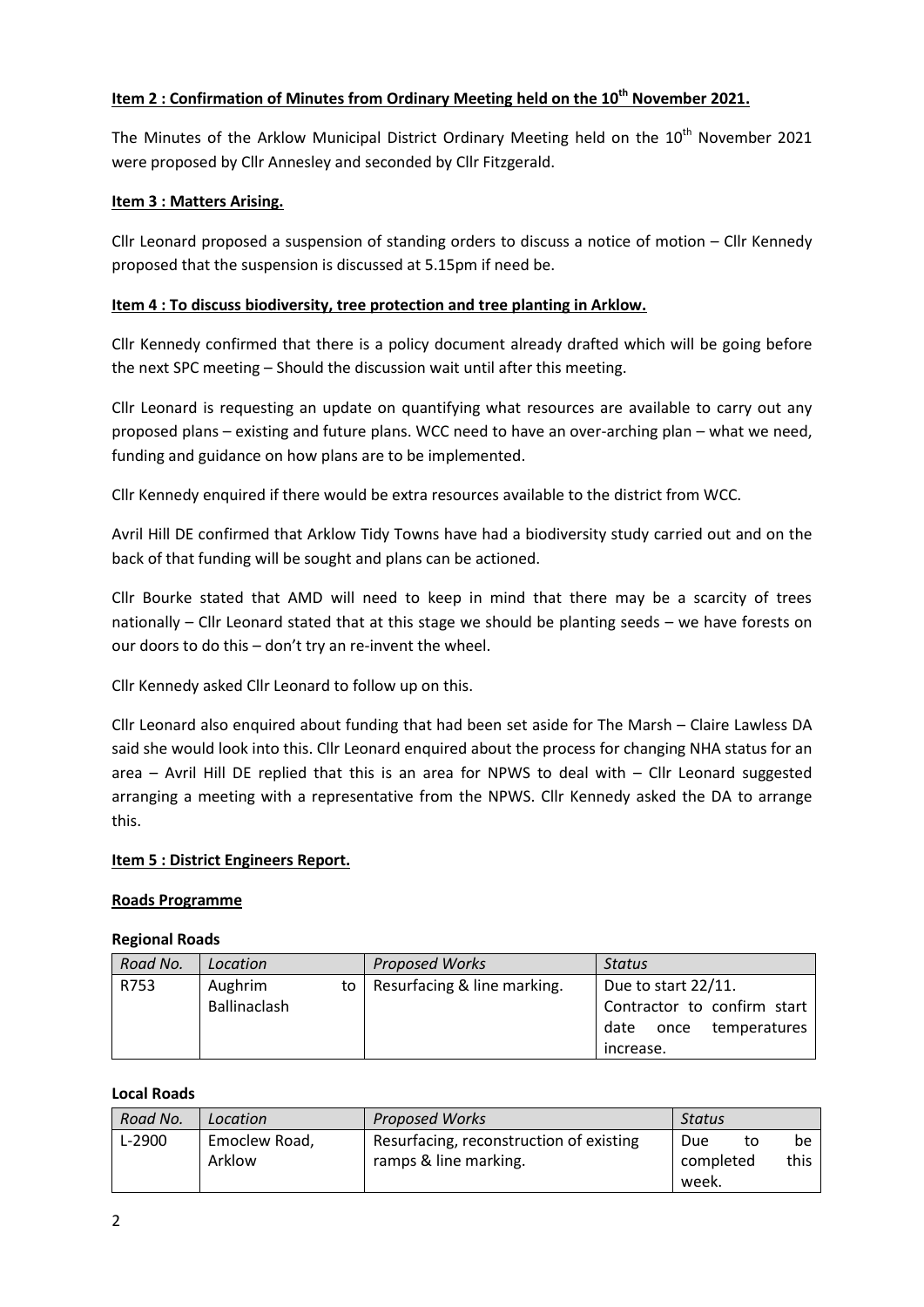Our Roads Programme for the next three years has been completed.

### **Safety Improvement Works**

Safety Improvement works have been completed.

#### **Former National Roads**

| <b>Proposed Scheme</b>                       | <b>Status</b>                 |
|----------------------------------------------|-------------------------------|
| Wexford Road Arklow - Rehabilitation Project | Resurfacing<br>works          |
|                                              | have been completed.          |
|                                              | Ironworks to<br>be            |
|                                              | finished.<br>Some             |
|                                              | entrances to be tidied        |
|                                              | line<br>and some<br><b>up</b> |
|                                              | marking<br>to<br>be           |
|                                              | completed.                    |

### **Footpath Schemes**

- 1. Rathdrum 90% complete Contractor has commenced on site with the works.
- 2. R747 Vale Rd Finished on Merck side. Waiting on contractor to review kerb on Ballyraine side.

,

#### **Town & Village Renewal Scheme**

Redcross: Works are progressing on site. Footpath works are complete. Cobble drains are 75% complete. Parking bays to be surfaced – Due to finish this week.

#### **Local Improvement Scheme**

Round 2 for the District to be completed. Contractor to confirm start dates but should be due to commence shortly.

Clonerkin, Rathdrum Ballykillageer, Arklow

#### **Community Involvement Scheme**

Kilahurler, Arklow - Drainage works complete, contractor to surface.

Applications made for three schemes for 2022-

Kimacoo Avoca Nursery Way Aughrim Three Wells Aughrim

#### **Fáilte IrelandOutdoor Dining Area**

Site clearance has taken place at Abbey Lane – Site fenced.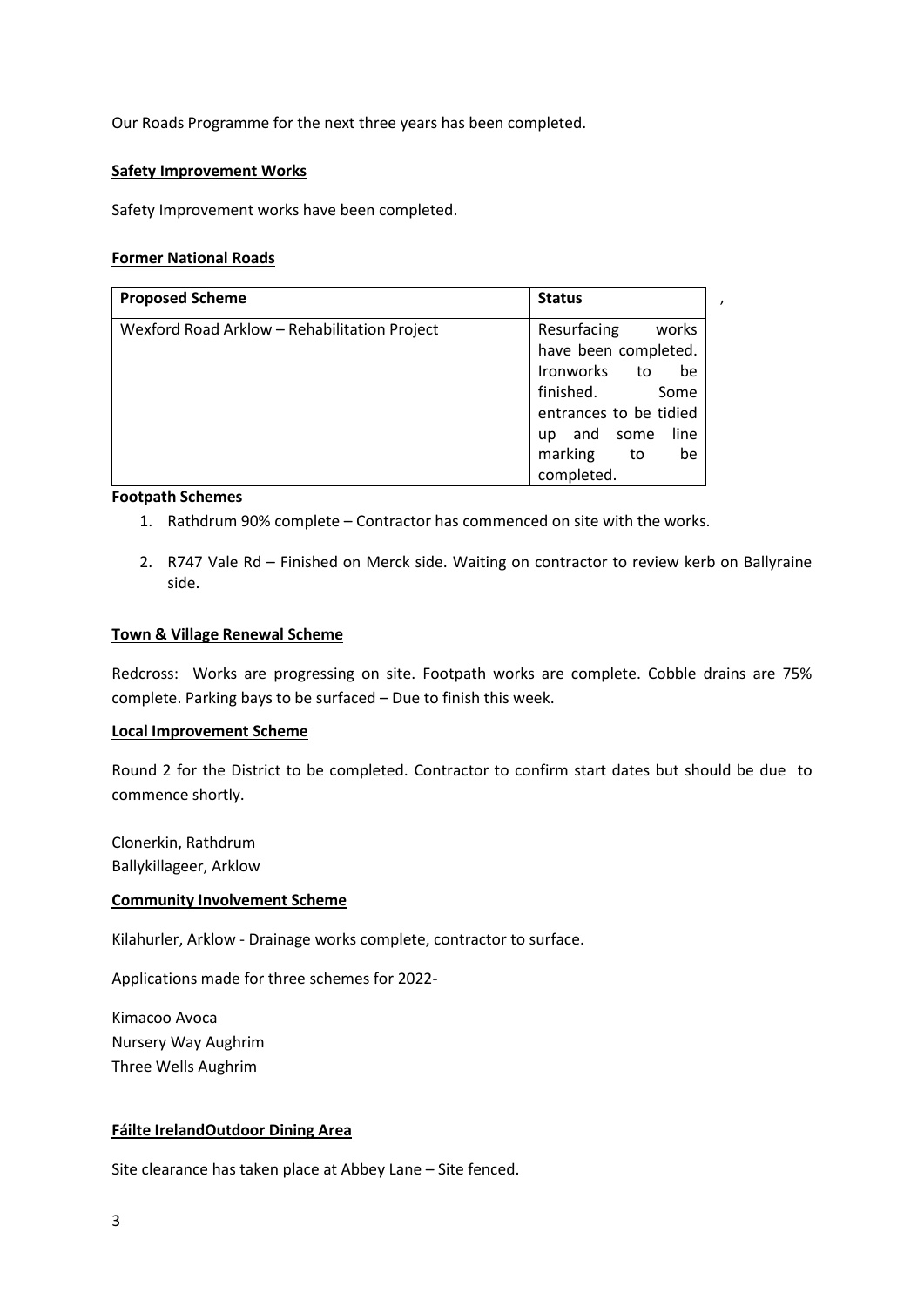Consultant to commence preliminary design of proposed structure.

### **NTA Schemes**

The 2021 allocations for Arklow have been confirmed as follows. Projects are being led by NTA team in WCC with input from AMD.

| <b>Project Code</b> | <b>Project Name</b>                                                 | <b>Description</b>                                                                                                                                       |
|---------------------|---------------------------------------------------------------------|----------------------------------------------------------------------------------------------------------------------------------------------------------|
| WCC/11/0004         | Arklow<br>Woodenbridge<br>$\qquad \qquad -$<br>Shillelagh           | Greenway project. Currently compiling the<br>Planning Application.                                                                                       |
| WCC/20/0003         | <b>Arklow Transport Study</b>                                       | Baseline assessment is currently underway,<br>next stage will be stakeholder engagement.<br>AMD met with consultant and NTA to discuss<br>and walk site. |
| WCC/21/0007         | Dublin Road to Wexford Road                                         | Tender documents are being prepared for                                                                                                                  |
| WCC/21/0009         | Arklow Main St to Train Station                                     | appointment of consultant.                                                                                                                               |
| WCC/21/0013         | Main Street.<br>Tinahask<br>Lower<br>Road & Dock Road to South Quay |                                                                                                                                                          |
| WCC/21/0024         | R747 Vale Road                                                      | NNR crew are working on this at present.                                                                                                                 |
|                     | Rathdrum                                                            | Completed.                                                                                                                                               |

#### Wheelchair accessible bus stop

Works to the footpath have been completed. Road was resurfaced. Ironworks to be completed with rest of Wexford Rd.

### **Housing Construction**

#### Delany Park Phase 2

The site consists of 47 houses, structurally all houses are completed with doors & windows in place, all external on-going, first fix M&E started, IW & ESB not connected to date. Revised programme indicates a finishing date of April 2022. Contractor is hoping to deliver 37 units in early January 2022 and remaining 10 mid-February.

### Avondale Phase 2

The site consists of 20 houses. Successful contractor Cleary Doyle now appointed for this project. Substructure and ground floor slabs are in place. Anticipated completion date is September 2022.

### Sheehan Court (Old Fire Station)

The project consists of a terrace of 7 no., 2bed houses, and is now fully approved by the DHLGH. Timber frames are in place and roofs, doors and windows due next, the completion date is expected to be in July 2022.

The members commended the Roads team for all works carried out during the year. Cllr Bourke asked if there was any funding left – Avril Hill DE conformed that AMD were nearly at 100% spent on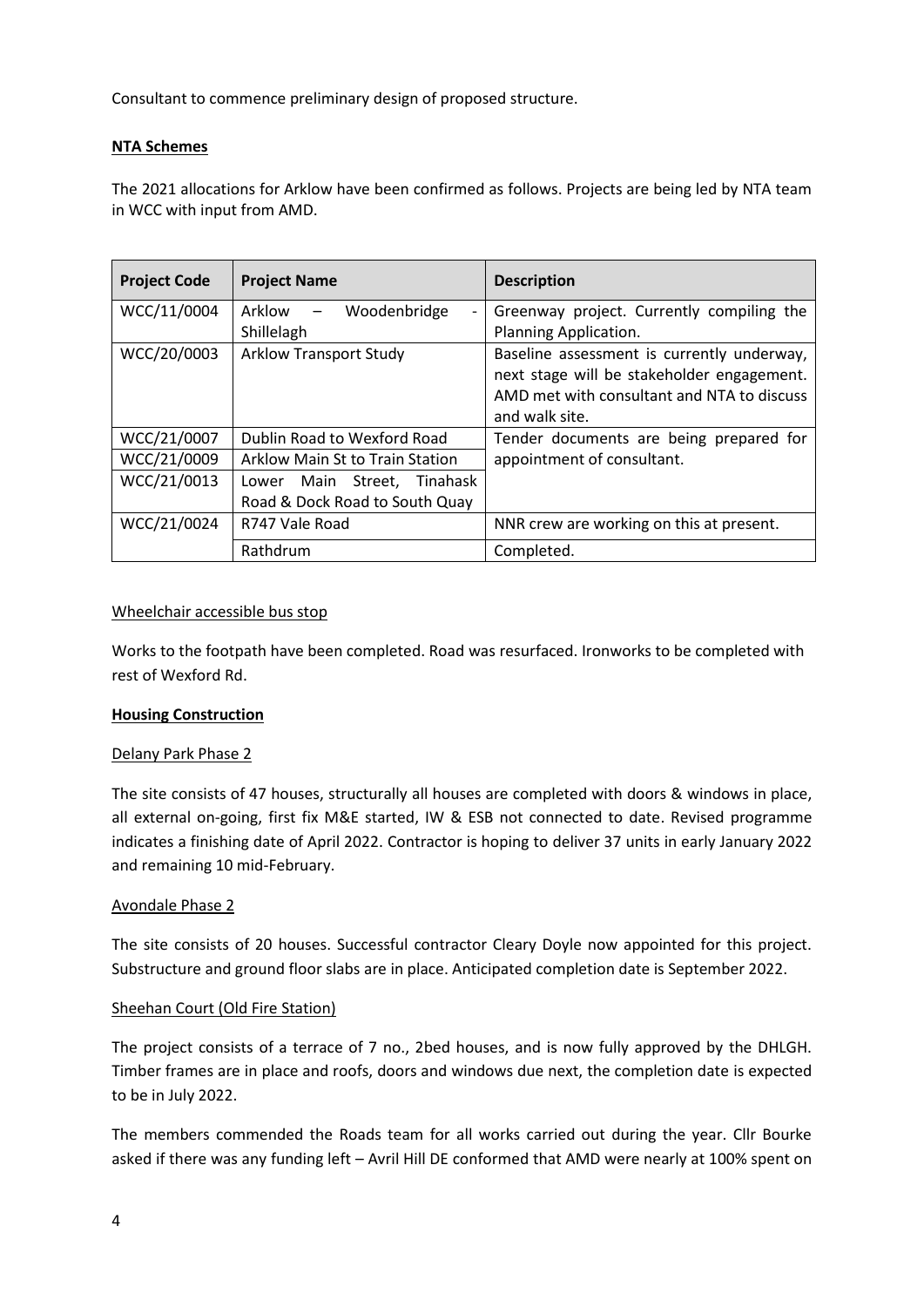budgets for the year. Cllr Bourke asked if Blindwood was included in the 3 year programme and Avril Hill De confirmed it is.

Cllr Annesley asked if the team could look at a section of the footpath near the graveyard that is difficult to navigate for wheelchair users – cannot do it alone. A Hill DE confirmed that she would look into this.

Cllr Kennedy asked about the works at the Meetings – contractors are back there, is there a timeframe for completion of works. Rob Mulhall EE replied that works should be completed by Christmas and that three other areas needed attention.

## **Item 6 : To discuss request received for Town Twinning funding.**

Cllr Kennedy outlined the request received from the CBS in Arklow – teachers and students involved with counterparts in Wurzburg.

This was discussed with WCC and it was agreed to allocate €3000 of the available funding to the school. Proposed by Cllr Fitzgerald and seconded by Cllr Annelsey.

Cllr Leonard suggested that the balance left could be used to exchange craft experiences and produce with towns that are twinned with Arklow. It was agreed to research this further.

## **Item 7 : Correspondence**

No correspondence received.

## **Item 8 : A.O.B.**

Cllr asked that the DE contact ESB Networks about getting the lights in Aughrim switched on  $-$ Installed 4 months and still not working.

Cllr Bourke asked the team to look at installing some dog poo bins in the Templerainey area.

Cllr Annesley commended the engineers and outdoor crews for their work throughout the recent horrendous weather. He commented that it was a blessing that no one was injured – slates flying off the roof of the old 56 building on Main St. It is not right that the AMD can leave the building like this – is there any immediate action we can take – Cllr Leonard supported this request and also included the old cinema building – sheets of asbestos that can be loosened in windy weather and damage could be caused. Can AMD organise an audit of vacant buildings in the district. Cllr Fitzgerald reiterated their concerns and said that letters should be going out to the property owners. Avril Hill DE confirmed that she had spoken to her colleagues and that letters to the property owners had been sent from Planning and Environment.

Cllr Leonard raised concerns about the lighting on the Wexford Road and asked if AMD would explore the idea of installing solar powered lighting to give some form of lighting on the unlit side of the street.

Cllr Fitzgerald confirmed that a decision had been made to remove lighting from one side and that what remained was sufficient  $-$  there is a deficit in public lighting and this issue needs to be addressed. Rob Mulhall confirmed that the lighting is sufficient and adequate for the area – nothing